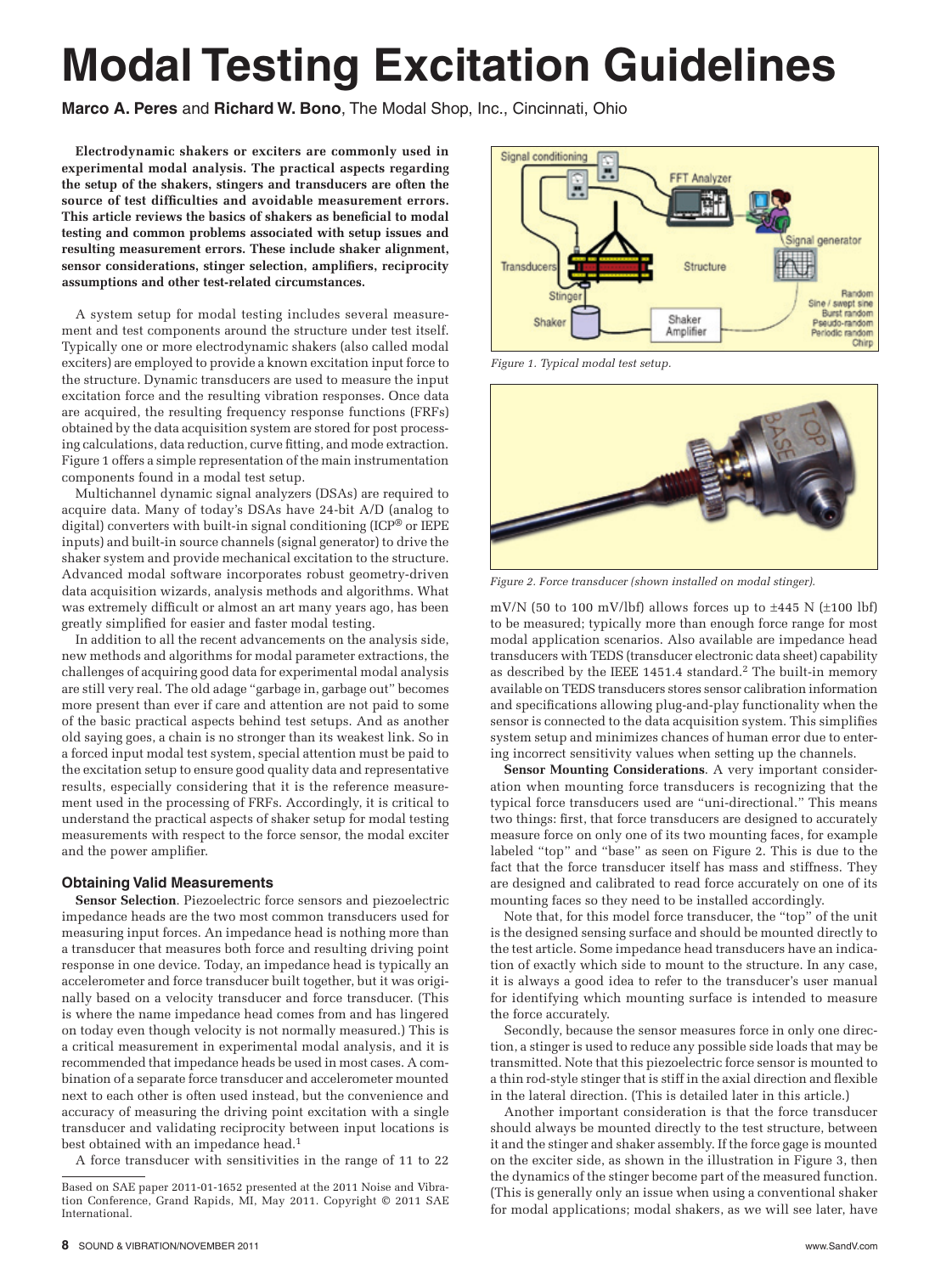

*Figure 3. Typical stinger setup showing proper force transducer location relative to test article, threaded stinger rod, and exciter. Left configuration shows correct way of mounting force sensor next to structure (force gage "divorces" the stinger/shaker from the structure) as opposed to mounting the sensor on shaker/exciter side, where the stinger becomes part of test structure.*



*Figure 4. Impedance head mounted in skewed orientation to test structure.*

a through-hole armature design and would not allow the force transducer to be mounted incorrectly).

The force transducer is usually mounted using a threaded adhesive mounting base (Figure 4) firmly attached to the test structure using dental cement, two-part quick epoxy, or a cyanoacrylate type adhesive (Super Glue or Loctite®). Often a piece of foil adhesive tape is first applied to protect the surface of the test article, with the mounting pad bonded to the tape. Dental cement is ideal because it is extremely stiff, providing rigid attachment within the frequency range of typical modal testing. If the test structure can be drilled and tapped with an appropriate thread, directly attaching the force transducer to the structure is the best solution.

## **Electrodynamic Shakers**

**Principle of Operation**. A shaker (or exciter) is an electrodynamic transducer consisting of a voice coil attached to a moving armature, and a magnet structure with a small gap in which the voice coil moves (see Figures 5 and 6). The magnet structure is designed to provide a strong magnetic field across the gap, so when the current flows in the voice coil it will experience a force dependent on the strength of the current and the magnetic field. Small shakers



*Figure 5. Section view of generic electrodynamic shaker.*



*Figure 6. Electromagnetic force equation of conductor immersed in magnetic field; F = electromagnetic force, L = length of conductor, I = current vector, B = magnetic field vector.*

(with sine peak force capability below 500 N or 100 lbf) – or most modal shakers in the market today – typically use high-strength permanent magnets. Larger shakers use electromagnets instead (field coils). An alternating electric current in the voice coil causes the shaker to move forward and backwards in the magnetic field, causing the armature and the test article to vibrate accordingly to a certain input signal.

Several different magnet systems have been used in electrodynamic exciters. They typically consist of a cast magnet of a special magnetic alloy or a ceramic material. In general the greater the magnetic flux, the greater the efficiency of the shaker. Al-Ni-Co magnets (an alloy of aluminum, nickel, and cobalt) became available in the early 1930s and have been used in electrodynamic shakers until the 1980s. In the mid '80s rare-earth magnets became available, and almost all modern shaker designs benefit from neodymium magnets (based on an alloy of the rare earth metal neodymium, iron, and boron).

These magnets are about four times stronger than Al-Ni-Co magnets for a given size, which offers a great benefit for shaker performance and usability. Modern shakers can deliver forces more efficiently and can be constructed much lighter than previously. Shaker manufacturers have been able to achieve up to a 67% reduction in weight, enabling truly "one-man" handling for the exciter.

In summary, new lightweight shakers are easier to handle and fixture during installation, especially when the test engineer needs to move the shaker around and try different excitation points. This is very common in large-channel-count modal tests.

**Shaker Quantity and Force Requirements**. The question on how many shakers are required by a certain modal test is often hard to answer. Often test systems are limited by the total number of output sources in the data acquisition system or shakers available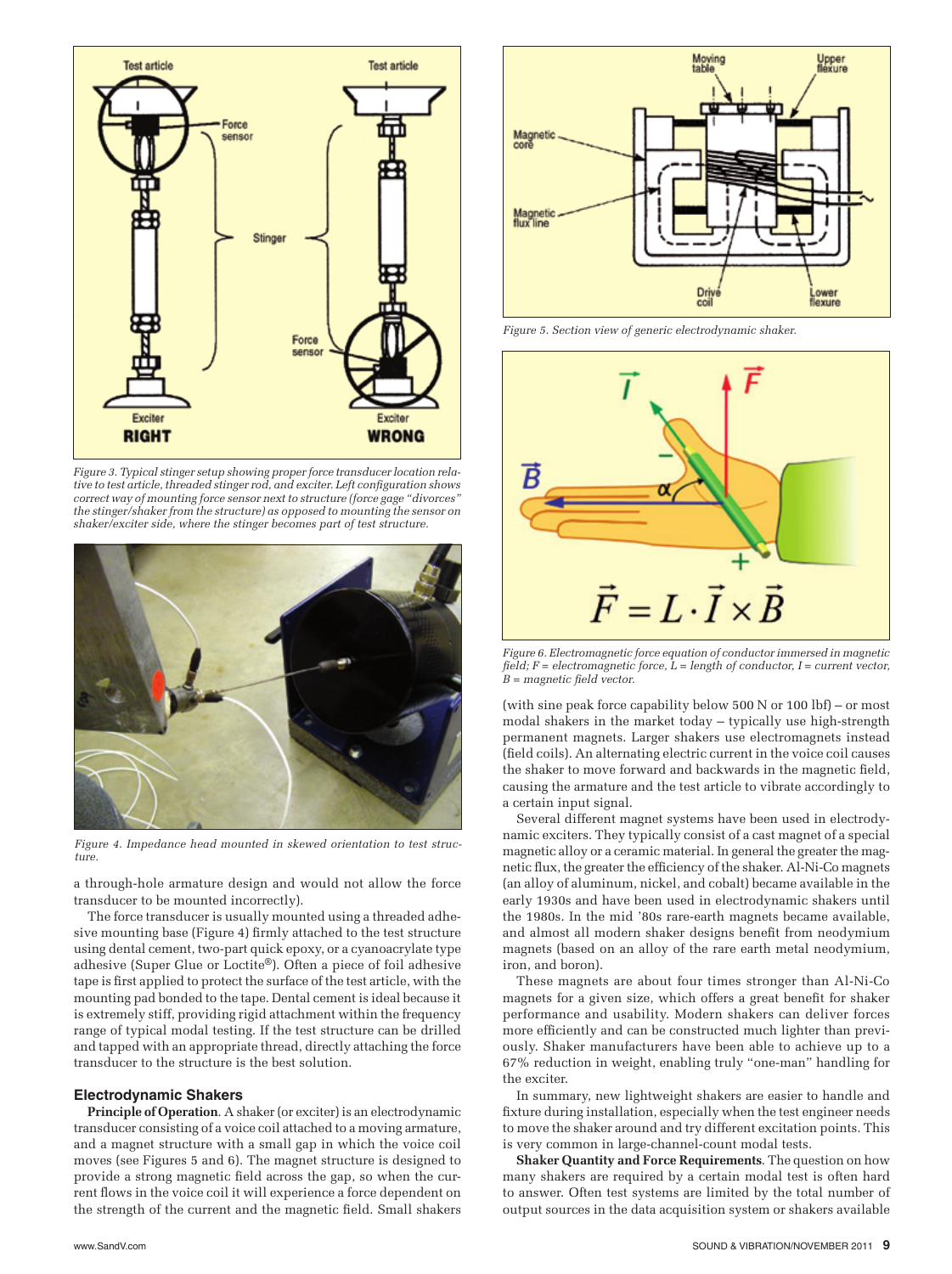in the test lab for modal testing. Usually two to four shakers are sufficient for most tests, particularly when testing larger structures like automobiles or aircraft. Generally, tests with more than five shakers are rare. Ultimately, there need to be enough shakers acting as reference locations that are positioned so that the modes of interest of the structure are adequately excited and observed, and good frequency response measurements are obtained. This includes having multiple shaker/reference locations to resolve repeated roots and/or closely spaced modes.

The excitation levels for modal testing are usually reasonably low. There is no need to provide large force levels for conducting a modal test especially if appropriate response transducers (accelerometers) are selected with good sensitivity and resolution, as well as high quality, high resolution (24-bit technology is fairly standard in today's commercial offerings) data acquisition systems. The level only needs to be sufficient enough to make good measurements. In fact, larger force levels tend to overdrive the structure, exciting nonlinear characteristics of the structure and providing poorer overall measurements than with lower level force tests. For this reason, again, on larger structures, it is often desirable to use multiple shakers at lower force levels to more evenly distribute force than a few single shakers operating at high level forces.

**Through-Hole Armature Design**. Conventional vibration testing uses a shaker with a traditional mounting platform or table design; the test article is directly attached to the top surface of the armature with some base excitation applied, usually monitored by controlling some prescribed acceleration. The device under test (DUT) is normally subjected to some operating environment, generic spectrum or some excessive environment to determine if the equipment is suitable for the intended service.

In the early days of modal testing with shaker excitation, smaller shakers were used to apply some low-level excitation to be able to measure a frequency response function. Usually the shaker was attached with a long rod, commonly referred to as a stinger or quill, to impart force to the structure. (The purpose of the stinger was to dynamically decouple the shaker from the structure.)

Because these traditional shakers were typically used for base excitation, the armature attachment configuration was not optimal. Usually, some type of left-right thread arrangement was made or some type of collar was designed to enable an easier attachment to the shaker. It was a rather difficult arrangement no matter how the connection was made, given a threaded interface on both attachment ends. In addition, there had to be some thought given to shaker position and actual length of stinger needed. If a different length stinger was needed, then the shaker needed to be reoriented and realigned, or different stinger lengths were used for the modal test. Overall, the setup of the traditional shaker for a modal test was very difficult and cumbersome.

Due to all these problems, specific design configurations better suited for modal testing applications were developed. In the late 1980s, ideas from the University of Cincinnati's Structural Dynamics Research Laboratory gave rise to the through-hole armature with a chuck-and-collet design (like gripping a drill bit on a hand drill) that enabled very easy adjustment and attachment of the shaker to the modal test article as shown in Figure 7. A long stinger can slide into the shaker's through-hole armature, threaded to the force transducer attached to the test article, be properly aligned, and then clamped down with the chuck and collet at the appropriate length.

These components are shown as an exploded view in Figure 8, and a video demonstrating actual installment is available on the Internet.3 This design also easily accommodates stingers of different lengths if needed, and the arrangement is so simple that it is difficult to imagine having to set up the test without this important feature. Through-hole armature design with a chuck-and-collet stinger attachment makes test setup so much easier that the term *modal shaker* usually refers specifically to a shaker that comes with a through-hole armature (as opposed to a traditional *platform/table* shaker style used for general vibration testing).

**Shaker Mounting and Alignment**. Proper force excitation requires the thrust axis of the modal shaker to be aligned with the force sensor (or impedance head) mounted on the structure



*Figure 7. Cut-away view of through-hole armature shaker design.*



*Figure 8. Exploded view of chuckand-collet stinger attachment on modal shaker with through-hole armature design (A-force sensor or impedance head, B-stinger, C-chuck top piece, D-collet, E-chuck bottom piece, F-armature, G-modal exciter.*

into the shaker's through-hole armature with the force transducer or impedance head attached to the end of the stinger. With the shaker collet loosened, the stinger can be extended in and out of the armature to obtain the desired length. Once this is done, the force gage or impedance head mounting pad can be affixed to the structure as explained previously.

 If the alignment is correct, the shaker stinger will easily unthread from the force transducer or impedance head *and* also thread right back in without any binding or difficulty whatsoever. This should be accomplished without the stinger putting side load onto the shaker armature, sliding easily within the chuckand-collet assembly, which assures that the shaker and stinger are properly aligned.

At times there may be a threaded mating hole in the structure

under test. Failure to do so may result in unmeasured forces transmitted to the structure due to the side loading of the sensor and possible mechanical or electrical shaker damage due to forcing and rubbing of the armature coil. Alignment issues cause difficulty in any modal test. Care must be taken to provide the best alignment possible to attain the best possible measurements.

Modal shakers can be bolted to the floor or any suitable base by using the holes located in the base of the shaker trunnion. By loosening the trunnion body, the modal shaker's angular position can be adjusted by rotating it in the trunnion base. Ergonomic handles are included in some shakers (Figure 7 and 10) to facilitate the task of tightening/loosening the trunnion and rotating the shaker. Often it is helpful to run a bead of temporary adhesive, such as hot glue, around the edge of the trunnion to secure the shaker during testing. This will help to avoid "creep" during testing, which could cause further misalignment and measurement errors.

One way to align the shaker during setup is to use the stinger. In setting up a shaker test, typically the stinger is slid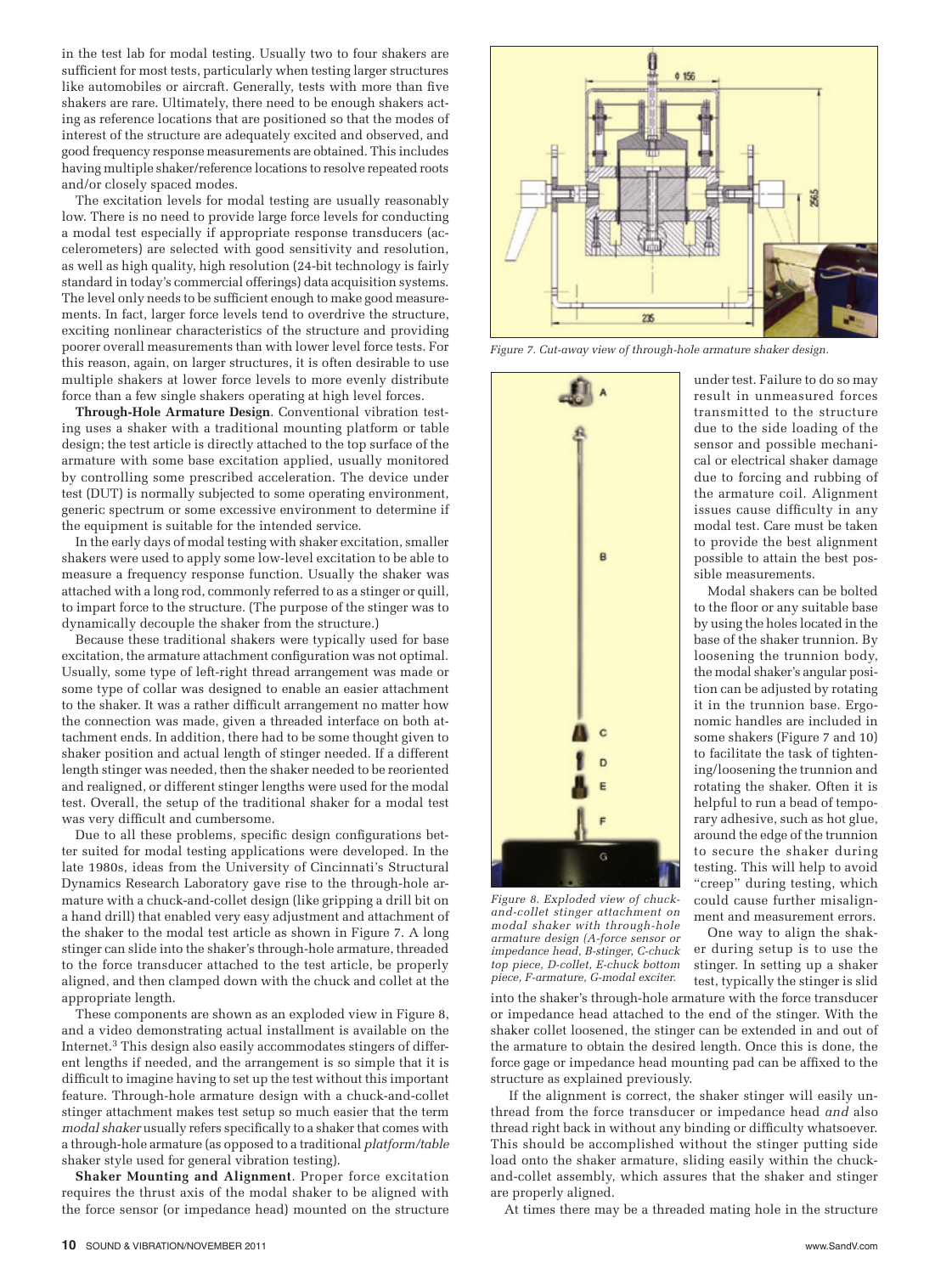

*Figure 9. Lateral shaker stand.*

for mounting the force gage or impedance head and attaching the shaker. Alignment in these situations is much more difficult, requiring that the shaker or test article be moved so that the fixed threaded hole places the stinger exactly in the correct position. The main point is that the shaker must be aligned so that the stinger can be very easily threaded into the force gage or impedance head with no difficulty or binding.

If the excitation point on the structure requires suspending the shaker, an appropriate fixture needs to be employed. Figure 9 shows a typical shaker mounting installation used to laterally excite an automobile for a modal test of a body-in-white car frame. The stand allows for coarse adjustment of the shaker's vertical and longitudinal positions. A set of four turnbuckles used to hang the shaker to the stand allows for fine adjustment of the shaker position and alignment angle to the structure driving point.

Depending on the size or height of the test article, the shaker stand shown in Figure 9 may be too small, and some special fixture to hold the shaker needs to be used. It is not uncommon for the special test fixture to be validated first and checked for its natural modes of vibration, which may interfere during the actual test of the article.

In a suspended configuration at very low frequencies below 5-10 Hz, the inertia provided by the shaker body may not be sufficient, and the shaker may exceed its stroke limits way before it exceeds its force capability. To minimize this issue, often heavy metal block masses are attached (bolted) to the base of the shaker trunnion to enhance performance, providing more (double or triple) inertia to push against the structure.

#### **Stingers**

**Theory of Operation**. As mentioned earlier, a stinger is always used on the interface between the shaker and the structure. The primary reason for the use of an exciter stinger is to prevent lateral constraint forces and moments.4 By design, an exciter applies axial force to the test article with high fidelity. Its armature is designed to not have the freedom to move in a lateral direction, perpendicular to the force axis. The test article, on the other hand, may have lateral motion at the forcing point. This may be due to the geometry of the test article or due to a lateral mode of vibration. This is especially true if the test article has a soft suspension.

If one were to connect the exciter directly to the forcing point, the exciter will constrain the article's tendency to move laterally. This resistance, even if it is only a small effect, can cause two problems. The first is that the force transducer will have a lateral force and moment that will not be measured accurately, since it senses properly only along its principal axis. The second is that the article feels the combined effect of the intended axial force and the unintended lateral force and moment. As a result, the test article would be excited with forces that are not measured at all. These effects will show up as errors in the force or frequency response measurements.

An exciter stinger has a lateral (bending) stiffness that is much smaller than its axial (compression or tension) stiffness. This means that when the exciter's armature is stationary, a small lateral movement of the test article causes a small lateral force at the exciter, while a small movement in the axial direction causes a much larger axial force. In other words, axial forces through the stinger are accompanied by little relative axial motion, but lateral forces are accompanied by much larger relative lateral motion. The lateral force and moment generated by lateral motion of the test article are therefore reduced.

An additional advantage of using a stinger is that a flexible stinger is more forgiving with positioning and aligning the exciter at the forcing point. Without a stinger, you may need to have the mounting centers of the exciter and force transducer within 0.5 mm (0.02 inch) or closer, to get a good bolted connection. This is difficult to do if you have to move the entire exciter and its support. A stinger can tolerate a misalignment of nearly 10 times this amount, especially if the stinger is long. This reduces your setup time. Furthermore, the use of a coupling nut makes attachment and removal easy compared with other connection methods.

Another advantage of a stinger is the isolation of the test article from the exciter. If a catastrophe should occur, either by failure of the test suspension or by a transient voltage into the power amplifier, a large force would be created at the connection between exciter and test article. The stinger acts as a mechanical fuse as the weakest link absorbing the damage. As a result, the inexpensive stinger is sacrificed to save the much more expensive exciter and test article.

**Piano Wire Stinger**. Of course the shaker's dynamic subsystem will never be perfectly decoupled, and there will practically always be some slight cross-axis force input to the structure. As discussed earlier, the intent of the stinger design is to be very stiff in the axial direction and extremely compliant to lateral loads to minimize this situation. Piano wire stingers are an excellent way to circumvent the problems with lateral stiffness associated with conventional stingers.

The piano wire is pretensioned with a load that is greater than the alternating load to be applied; a preload of three to four times the range is considered reasonable. The piano wire is fed through the core of the through-hole shaker armature, so it is critical to have a modal shaker that is designed to accommodate this. A simple preload can be applied with weights or an elastic tie-down strap (Figure 9). With the preload applied, the collet is used to clamp the tensioned piano wire. As long as the applied load during shaker excitation is less that the preload, then the piano wire is an excellent way to transmit force and conduct a modal test, eliminating the effects of lateral stiffness in conventional stingers. If the applied load during shaker excitation is more than the preload, it will cause the wire to buckle and the shaker won't be able to pass the force to the structure. This is analogous to an AC signal riding on a DC bias (or offset), with the equivalent of a mechanical clipping occurring when the AC signal is greater than the DC offset.

An alternative to the piano wire is a thin rod stinger design (see Figures 2 and 4), which also utilizes the through-hole armature design available on modal shakers. Since this design is a stiff rod (rather than a wire) it does transmit some amount of force laterally. However, this style of stinger does not need to be pretensioned, greatly simplifying setup. As a result, it is more commonly used as an acceptable compromise of performance and ease of use.

The effect of the stinger assembly's lateral stiffness on the overall system is very dependent on the stiffness of the structure being tested. If the structure itself is very stiff, then this is often not a serious concern. However, when the structure is very flimsy or has a significant amount of rotational effect at the attachment point of